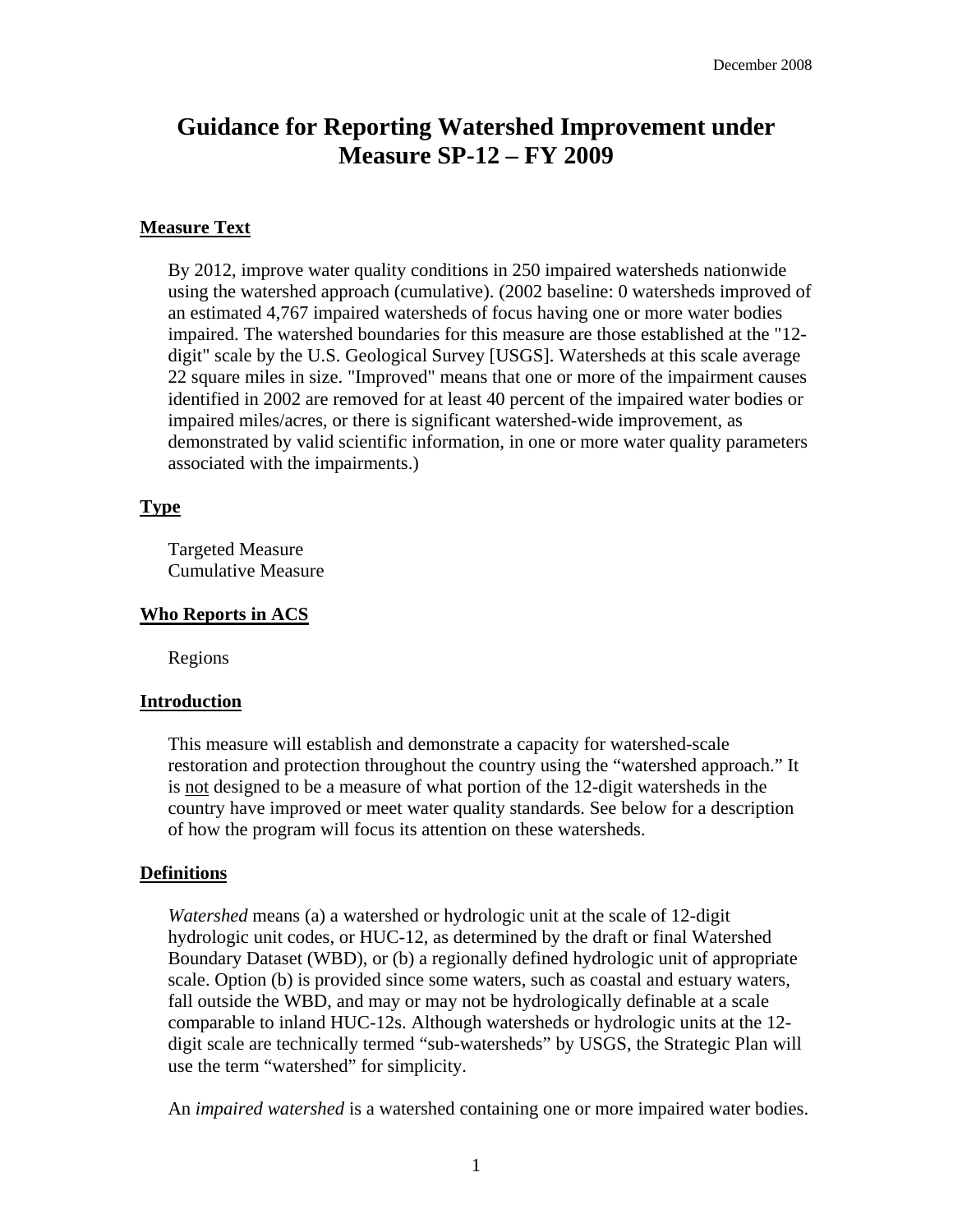*Impaired water bodies* are those identified by states and EPA in the 2002 universe (fixed base) for measure SP-10.

*Watershed approach* is a coordinating process for focusing on priority water resource problems that:

- • Is focused on hydrologically defined areas,
- Involves key stakeholders,
- Uses an iterative planning or adaptive management process to address priority water resource goals, and
- Uses an integrated set of tools and programs.

Functionally, the watershed approach is a problem-solving tool for protecting water quality and aquatic resources. It recognizes that factors affecting the health of our nation's waters should be understood within their watershed context. It includes assessment of relevant watershed processes and socioeconomic factors, identification of priority issues and most promising corrective actions, involvement by affected parties throughout the process, and implementation at the required scale. See EPA's Web site at [http://www.epa.gov/owow/watershed/approach.html fo](http://www.epa.gov/owow/watershed/approach.html)r more information. Also, see Demonstrating Use of the Watershed Approach below.

The watershed approach can be applied at any appropriate scale, including scales smaller or larger than the HUC-12 watersheds described above. Thus, for this measure, one watershed effort could result in improvements in one or in many HUC-12 watersheds, depending on its scale. For consistency, however, all successes under this measure will be reported as numbers of HUC-12 watersheds.

*Improved* means either that:

- One or more of the waterbody/impairment causes identified in 2002 are removed, as reflected in EPA-approved state assessments, for at least 40% of the impaired water bodies or impaired stream miles/lake acres in the watershed (see Option 1 below); OR
- There is significant watershed-wide improvement, as demonstrated by valid scientific information, in one or more water quality parameters or related indicators associated with the impairments (see Options 2a and 2b below).

*Watersheds of focus* are watersheds in which Regions and states will be focusing application of the watershed approach to attain this measure. Regions and states have identified an estimated 4,767 watersheds of focus. Regions and states will maintain lists of the watersheds of focus. The watersheds of focus include watersheds that may be amenable to water quality improvement in the near term (five years), as well as watersheds where improvement may take much longer. In many cases, the time frame cannot be predicted without more information gathered for watershed planning. EPA envisions flexibility in identifying the watersheds of focus over time. EPA and the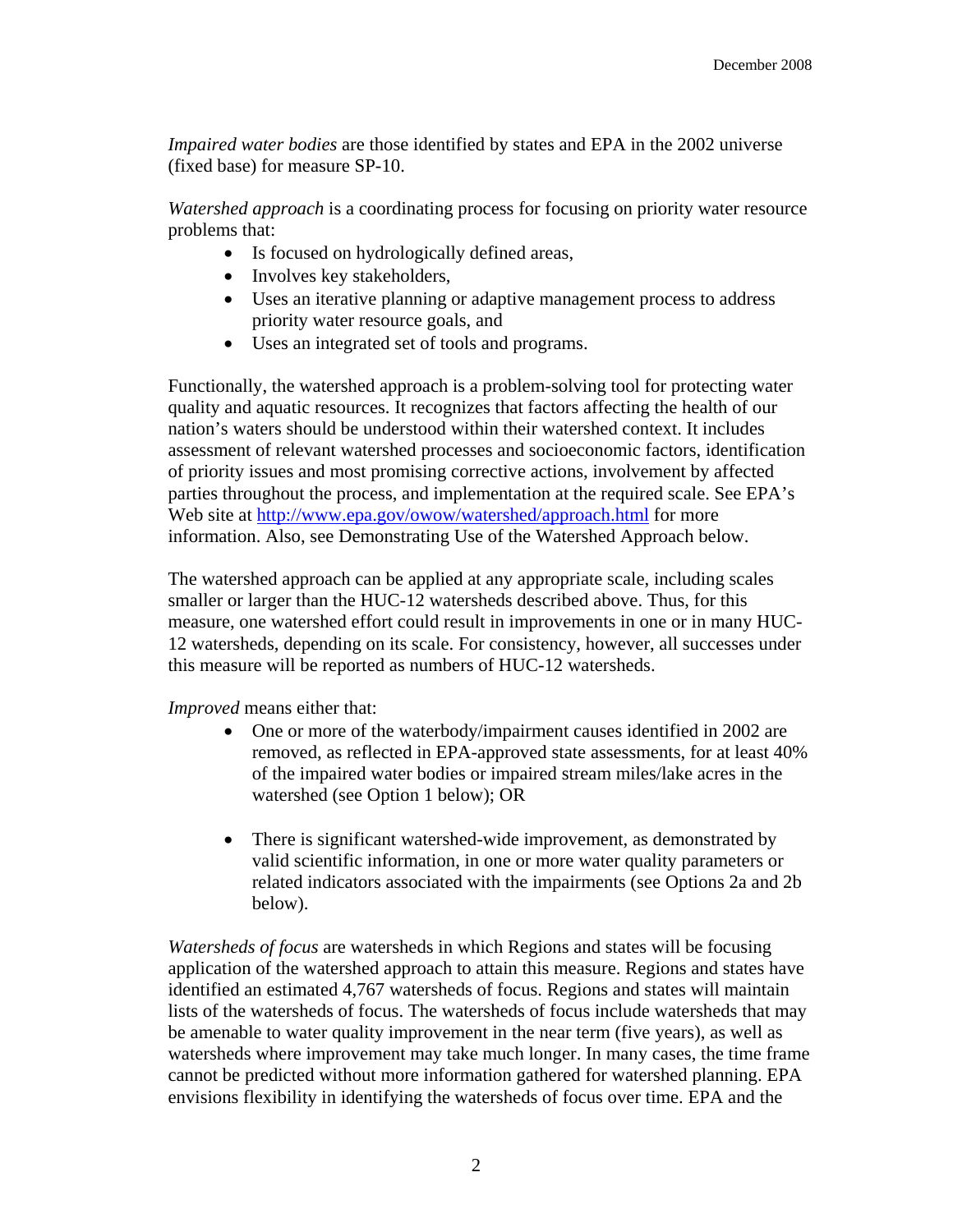states may add, change, or remove watersheds they are focusing on as new information becomes available or as resources are reallocated. The measure thus envisions "living" lists of watersheds.

#### **Overview of Implementation**

This guidance provides information needed for states and EPA to implement the measure. For a watershed to be counted under SP-12, the state and Region must demonstrate that the watershed approach was applied, and that water quality improved. Either Option 1, Option 2a, or Option 2b described below may be used for demonstrating water quality improvement.

Supporting information should be provided using the appropriate attached template. A separate template is available for each reporting option below (1, 2a, or 2b).

An individual watershed may be counted only once under this measure. That is, a watershed may be counted only when it initially meets the definition. Subsequent actions, such as having additional impairment causes removed or additional water quality parameters showing watershed-wide improvement, would not enable the watershed to be counted again in a subsequent reporting period.

Under some circumstances, water quality improvements may result in the same watershed being eligible for reporting under both measure SP-12 and measure WQ-10 (nonpoint source waters restored). Consult the detailed definitions for both measures to determine whether a particular watershed is eligible. See additional discussion under Optional Narratives below.

#### **Demonstrating Use of the Watershed Approach**

This measure requires a demonstration that the watershed approach was utilized and helped lead to the water quality improvement being recognized. One of the primary objectives of this measure is to demonstrate and model the watershed approach by linking the activities of key partners in a manner that results in sustainable watershed management and improved water quality at the watershed scale.

For the purposes of this measure, Regions will provide the following information to demonstrate that the watershed approach, as defined in the Definitions section above, was used to help achieve the water quality improvement reported:

- Information identifying the HUC-12 or regionally defined watershed(s) in which the watershed approach was applied.
- Information identifying key stakeholders involved. The number of key stakeholders is not important as long as they are connected to the watershed approach. Participation can be voluntary or as a result of regulatory efforts, and need not be limited to the watershed's geographic area.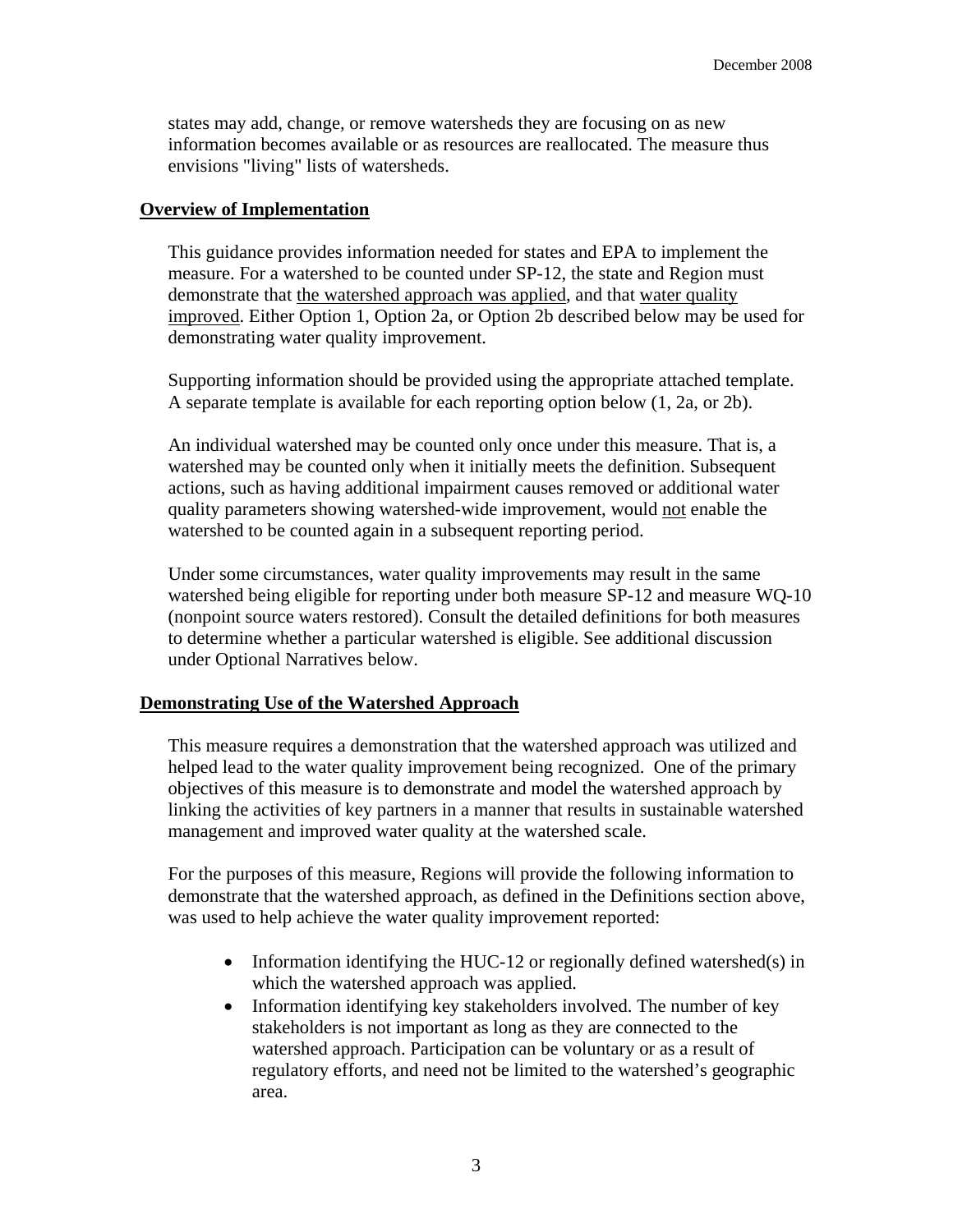- Information about the role of each key stakeholder in applying the watershed approach to achieve the water quality improvements reported. If this information is available in a detailed work plan, that portion of the work plan may be incorporated by reference.
- Information describing the watershed plan that was developed and how it was implemented to achieve the water quality improvements reported. Note that the watershed plan may be a comprehensive plan, for example, one that contains the nine elements of a NPS program watershed plan. It may also be a less rigorous planning or adaptive management approach that is scaled to address the problem(s) affecting waters within the watershed. This could include different planning approaches, ranging from formal agreements to informal meeting minutes. Whether comprehensive or limited, or formal or informal, the approach should clearly demonstrate problem identification and prioritization, stakeholder involvement, integrated application of the voluntary and regulatory tools and programs available to correct the problem, outcome objectives, and monitoring and assessment to gauge improvement and identify appropriate adjustments.
- Information about the restoration work BMPs or other actions that resulted in the watershed's improvement. The restoration work can take place within the improved watershed(s), or in a nearby watershed(s) affecting the water quality of the improved watershed(s). If no restoration activities occurred within the boundaries of the improved watershed, the Region must supply information in the template describing how restoration activities in nearby watersheds had an impact on the reported water quality improvement.

The above information need not be lengthy, but should provide the minimum detail needed for understanding by a general audience.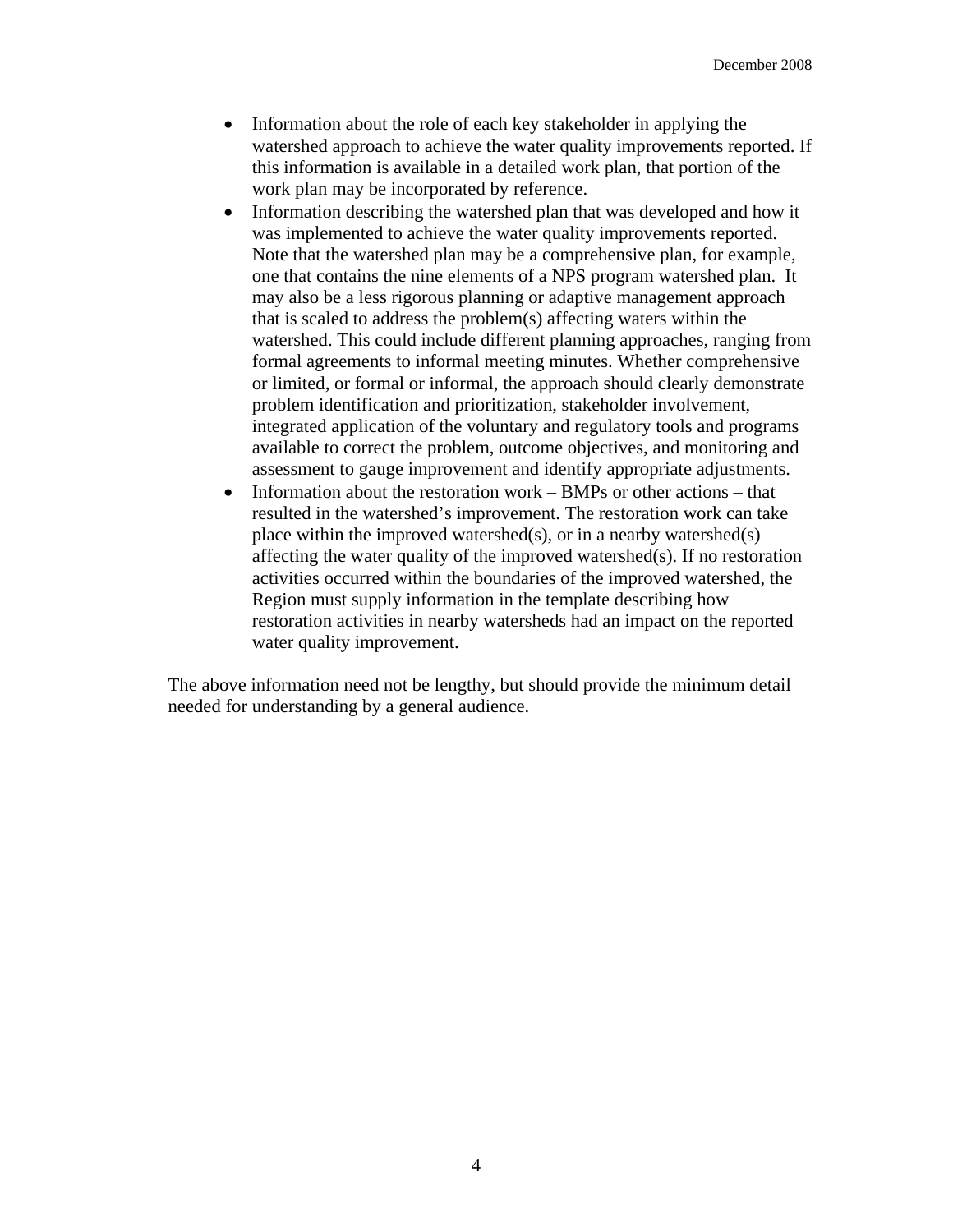#### **Guidance for Option 1 – Reporting Watershed Improvement Based on Impairment Removal**

*"Improved" means that one or more of the impairment causes identified in 2002 are removed for at least 40 percent of the impaired water bodies or impaired miles/acres* 

Option 1, corresponding to the first definition of improvement under this measure, in italics above, is designed to track watershed improvements based on removal of waterbody/impairment causes in subsequent EPA-approved 303(d) lists and Integrated Reports. It is based on existing state reporting to EPA. It is perhaps the most rigorous of the three options.

*Removal of an impairment cause* for a waterbody in the 2002 baseline must be demonstrated in a post-2002 EPA-approved 303(d) list or Integrated Report. Further , the removal must be as a result of restoration activities. The following table shows how this relates to "Delisting Reasons" reported in the Assessment, TMDL Tracking, and Implementation System (ATTAINS).

| <b>Delisting Reason in ATTAINS</b>                                                                                     | Can Removal of Impairment Cause Be Used in<br><b>Reporting Under SP-12?</b>                                            |
|------------------------------------------------------------------------------------------------------------------------|------------------------------------------------------------------------------------------------------------------------|
| 8. Applicable WQS attained; due to restoration<br>activities                                                           | <b>YES</b>                                                                                                             |
| 9. Applicable WQS attained; due to change in<br><b>WQS</b>                                                             | N <sub>0</sub>                                                                                                         |
| 10. Applicable WQS attained; according to new<br>assessment method.                                                    | N <sub>0</sub>                                                                                                         |
| 11. Applicable WQS attained; threatened water<br>no longer threatened.                                                 | <b>POSSIBLY,</b> if Region has reason to believe restoration<br>and/or protection activities played a significant role |
| 12. Applicable WQS attained; reason for<br>recovery unspecified.                                                       | <b>POSSIBLY</b> , if Region has reason to believe restoration<br>activities played a significant role                  |
| 13. Applicable WQS attained; original basis for<br>listing was incorrect.                                              | N <sub>0</sub>                                                                                                         |
| 14. Data and/or information lacking to<br>determine water quality status; original basis<br>for listing was incorrect. | N <sub>0</sub>                                                                                                         |

The Region must demonstrate that the removal of impairment causes meets the 40% threshold. That is, one or more of the waterbody impairment causes identified in 2002 are removed, as reflected in EPA-approved state assessments, for at least 40% of the impaired water bodies or impaired stream miles/lake acres in the watershed. A Region may report on the basis of either the number of waters or the miles/acres that those waters represent. The Region must provide the following information from EPA-approved state 303(d) lists or Integrated Reports:

• The baseline condition, i.e., the number (or miles/acres) of waters in the watershed listed in 2002; and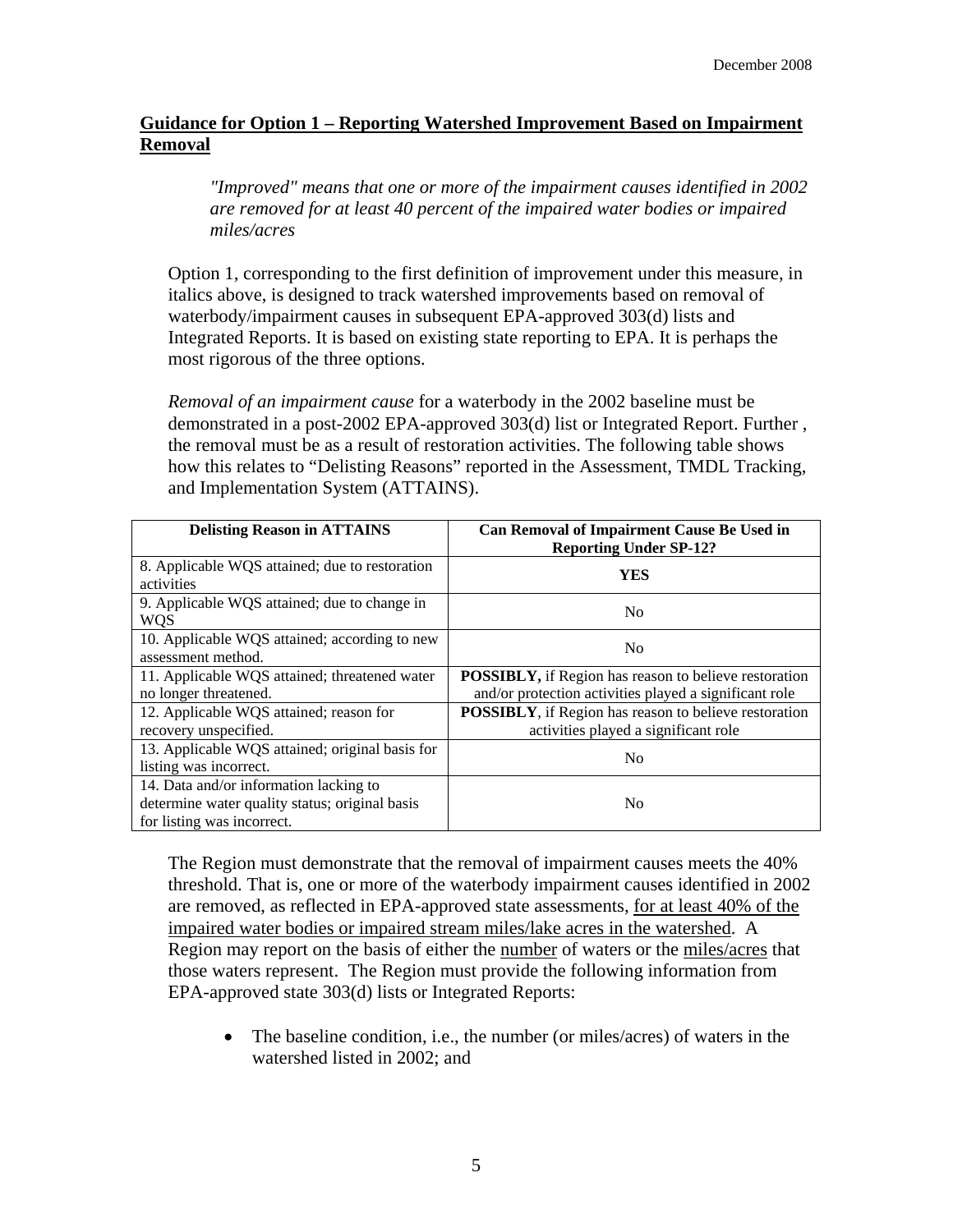• The improved condition, i.e., the number (or miles/acres) of waters in the watershed for which one or more impairment causes are removed.

The following examples illustrate how a watershed could meet the 40% threshold under Option 1:

- impairment cause B. In 2008, 2 of the 5 are restored for A and removed from the 303(d) list. • A watershed has 5 segments listed as impaired for impairment cause A, none listed for Thus, 2 out of 5 segments (40%) have an impairment cause removed.
- and B. In 2008, the B impairment was removed for the 2 segments listed for both A and B; all • A watershed has 5 segments listed as impaired, 2 for A only, 1 for B only, and 2 for both A other segments remain on the list. Thus, 2 out of 5 segments (40%) have any cause removed.

The following example illustrates a watershed that would not meet the 40% threshold in Option 1:

 • A watershed has 5 segments listed as impaired, 2 for A and 3 for B, no segments listed for both A and B. In 2008, 1 of the 2 segments listed for A is restored and removed from the 303(d) list; all other segments remain on the list. Thus, only 1 of 5 segments (20%) has any cause removed, so the watershed cannot be listed even though half of the A impairments have been removed.

Note that for the purposes of this measure we track changes against only the 2002 baseline condition. For example, if a waterbody impairment that was 303(d)-listed in 2002 is removed in a subsequent listing cycle for either of the two reasons above as a result of the watershed approach, it may be counted for this measure. In contrast, if an impairment that was originally 303(d)-listed after 2002 is removed in a subsequent listing cycle, it may not be counted for this measure. For example, if an impairment cause is initially identified in a particular waterbody in 2004 and subsequently restored in 2010, it cannot be counted for this measure. Similarly, a waterbody impairment initially listed for an impairment cause after 2002 does not count in the baseline when determining if the 40% threshold is achieved for improvement for that impairment cause in the watershed.

A watershed can be counted in ACS under Option 1 if the Region has approved the appropriate delisting actions for that watershed and agrees that the needed number of impairments have been removed. The impairment removals should also be counted in ACS under SP-11 (and SP-10 where applicable).

#### **Guidance for Option 2 – Reporting Watershed-wide Improvement**

*Improved means there is significant watershed-wide improvement, as demonstrated by valid scientific information, in one or more water quality parameters associated with the impairments.* 

Option 2, corresponding to the second definition of improvement under this measure, in italics above, provides an alternative reporting mechanism for demonstrating progress at the watershed scale. It is designed to use water quality monitoring data to track improvements occurring across the watershed that have not yet resulted in an impairment cause being removed. If multiple watersheds are reported as improving, monitoring data must be provided for each.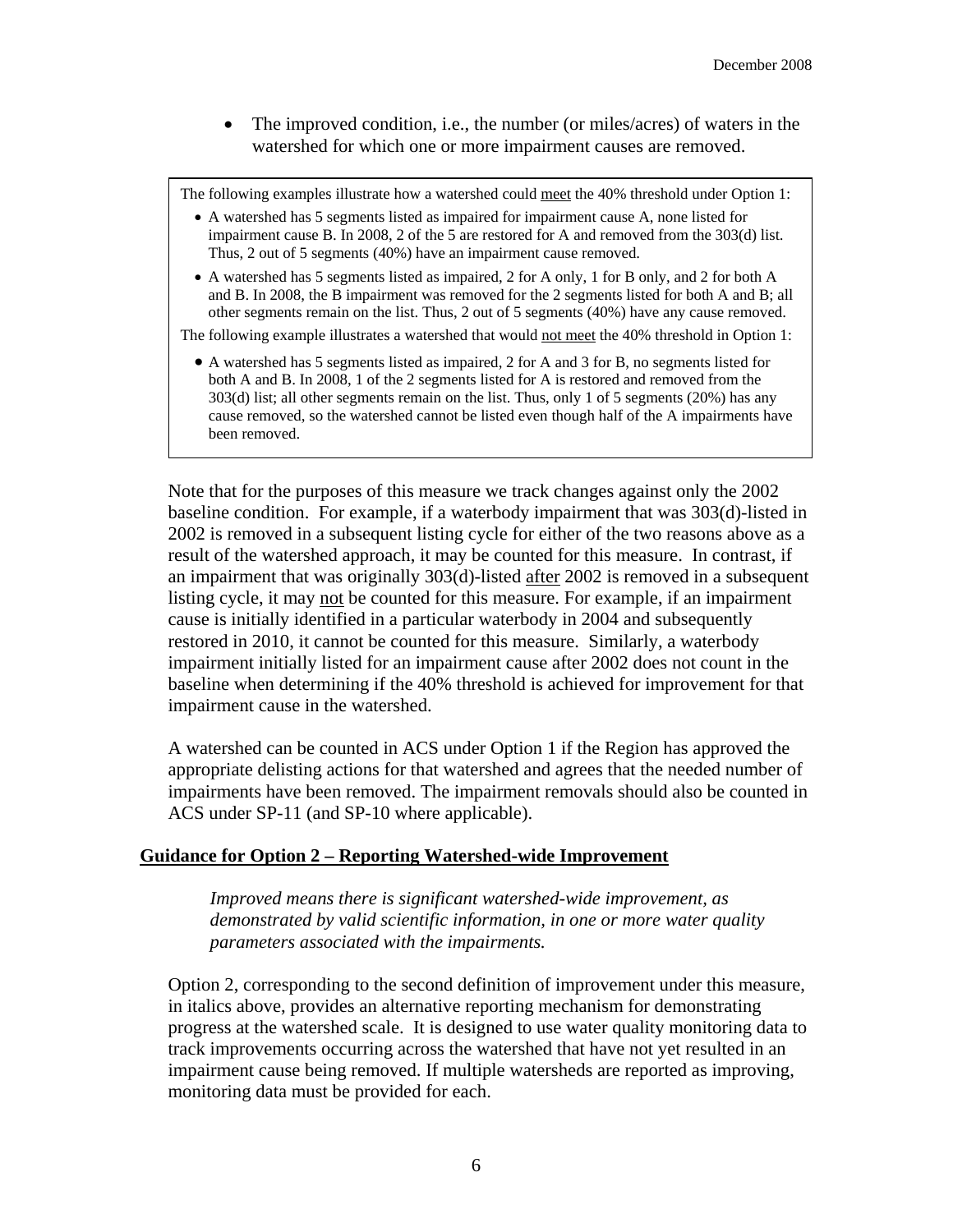*Watershed-wide* means that the monitoring design is representative of spatial variability within each watershed appropriate to the water quality listing(s) within the watershed and the selected parameter(s), loadings or indices. Examples of monitoring designs that might be appropriate depending on the issue being addressed include statistically valid, watershed-scale results (e.g. census or probability-design), watershed outlet (pour point) monitoring to capture cumulative impacts, or spatially distributed sampling considered to be representative of the watershed by the State and Regional office. Documentation for the improvement would need to explain how the monitoring design is representative.

*Valid scientific information* means that information supporting watershed-wide improvements is based on objective, accepted monitoring and assessment approaches. The monitoring/assessment process includes adequate documentation of data, observations, and method of investigation sufficient to allow for independently reproducible results (such as information covered in quality assurance management plans). Data used in assessment are available either in an appropriate EPA database or other accessible formats (e.g., websites, published documents, technical memos, etc.)

To meet this second (Option 2) definition of improved, a watershed assessment must demonstrate evidence of a positive trend/change that accounts for a significant portion of the nonattainment gap for the key parameter(s)/indicator(s).

#### *Parameters or related indicators* refer to either:

- The specific parameters listed as causes of impairment on the 2002 303(d) list or Integrated Report. They are associated with waters that qualify under Categories 5, 4a, 4b, or 4c in the Integrated Report Guidance; or
- Parameters, loadings, and/or indices directly related to the designated use impairment (e.g., phosphorus loadings might be reduced to address a low dissolved oxygen listing).

One of the two following sub-options must be used to demonstrate watershed-wide improvement: using accepted statistical procedures, or evaluating and documenting multiple lines of evidence. The baseline for the trend or change may start as far back as 1992. The evidence must be supported by an analytical plan, and may be peerreviewed within EPA.

**Option 2a** –Using statistical procedures to demonstrate that significant improvement has occurred with a 90 percent or greater level of confidence. For purposes of this measure, **"**statistical procedures" are those procedures capable of showing statistically significant change in the water quality parameters or related indicators (e.g., seasonal Kendall trend test, Wilcoxon sign rank). Supporting documentation should describe the environmental significance of any reported changes in water quality.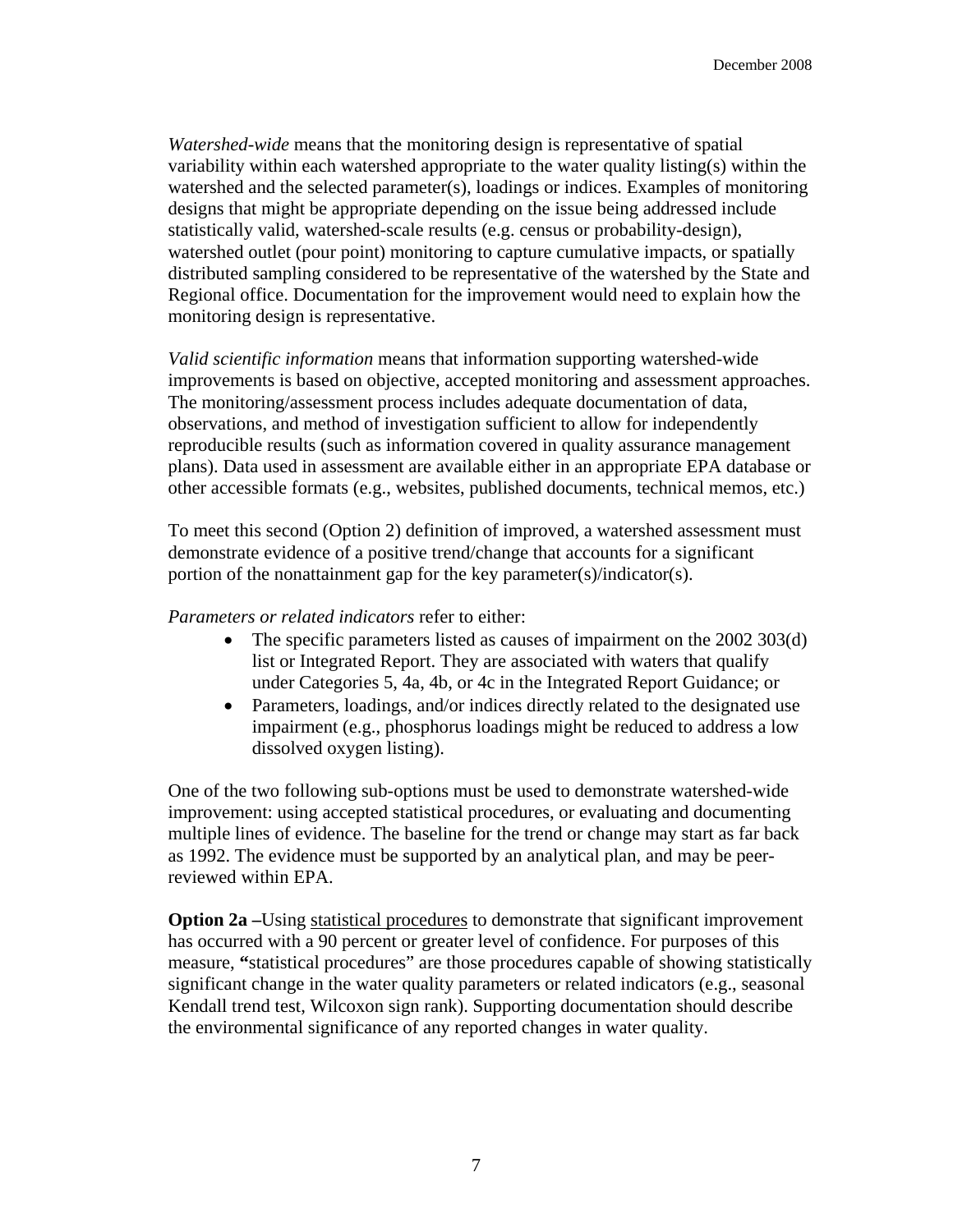**Option 2b** – Using a multiple lines of evidence approach to demonstrate watershed improvement. A "multiple lines of evidence approach" means that the cumulative weight of several lines of evidence is used to assess whether a watershed-wide improvement has occurred. If, taken together, the amount and consistency of evidence are judged sufficient to indicate improvement, we will count this toward the measure. Evidence for Option 2b must include the following:

A. Evidence of an improving trend in a water quality parameter (physical or chemical) based on empirical data which may or may not be statistically significant (e.g., descriptive statistics) but nevertheless supports  $improvement<sup>1</sup>$ .

AND at least one of the following three lines of evidence

- B1. Evidence of an improving trend in a related biological indicator/index.
- B2. Evidence of an improving trend in water quality based on predictive/ modeled data, with field level ground truthing.
- B3. Evidence of widespread, significant load reductions.

AND

C. Evidence of widespread nonpoint source or point source implementation, or other evidence of watershed implementation actions.

AND

 $\overline{a}$ 

D. No evidence of significant deteriorating trends in related parameters as called for in the analytical plan. A lack of evidence (data) for other parameters identified in the analytical plan is not adequate to support this line of evidence.

To document watershed-wide improvement using the watershed approach, information must be made available to demonstrate how either Option 2a or 2b is met. If an improvement occurs in a parameter/indicator which the Region and State believe should be counted toward the measure but which differs somewhat from this guidance, an explanation must be provided in the documentation and agreed to by Headquarters.

Supporting documentation must also be provided to demonstrate that the improvement is watershed-wide, uses valid scientific information, and includes parameters or other indicators associated with the impairment (see definitions for these terms below). In addition, information provided must specifically identify:

• A clear written rationale that describes how a determination of improved water quality is supported – including the type, quality, and amount of

 $<sup>1</sup>$  For those impairments where a chemical or physical parameter is not relevant, such as invasive species,</sup> this line of evidence can be met by showing an improvement in the biological indicator. Information must accompany the documentation explaining why chemical/physical parameter(s) are not relevant and why the specific biological indicator was chosen.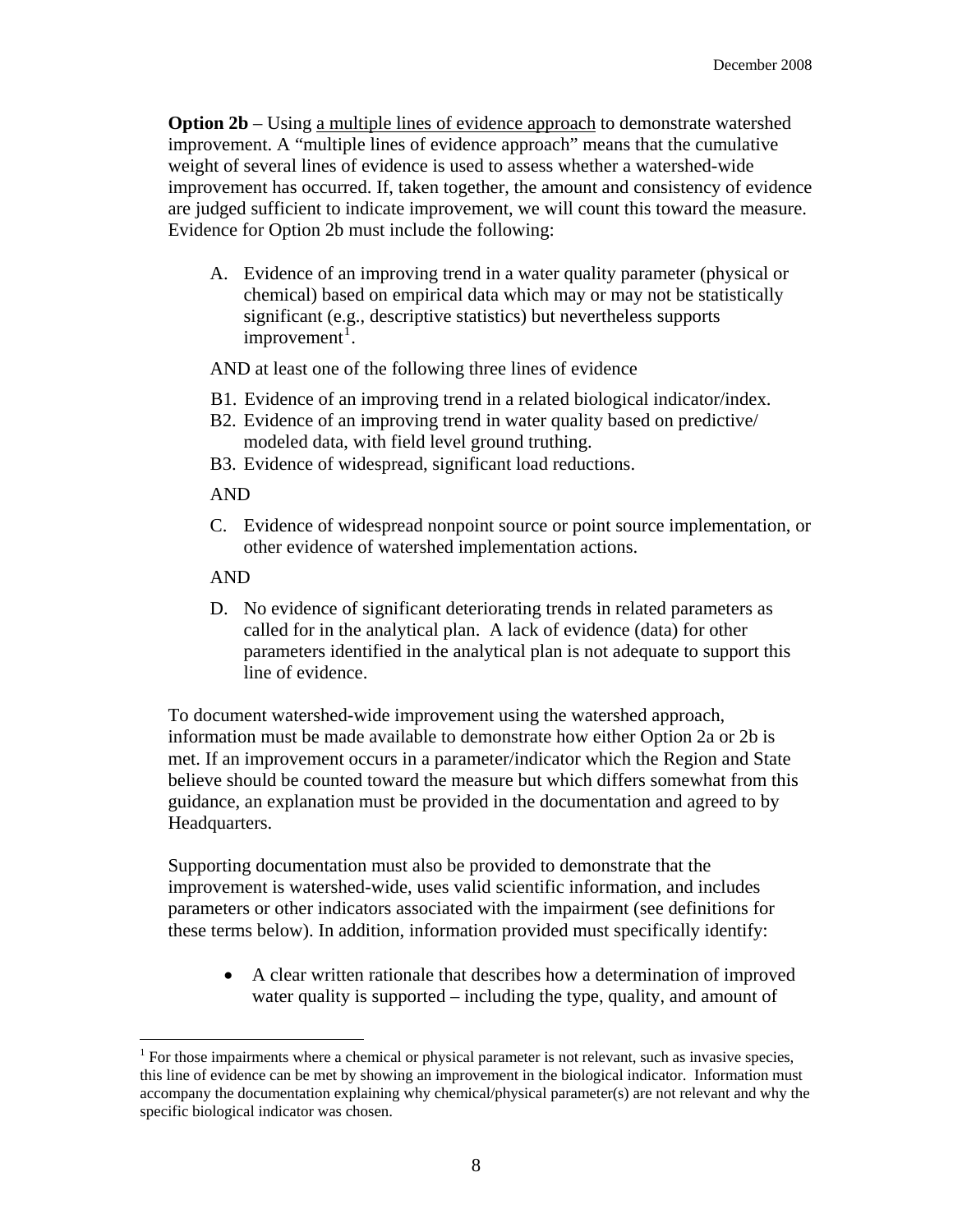environmental data, and decision criteria. The rationale must identify the specific parameters used to assess improvements, and must also describe the efforts made to locate and analyze any evidence of deteriorating trends in these or related parameters. Sufficient information must be provided to give readers an understanding of the approach used to assess data, but the level of detail may vary. Relevant information may be found in state-wide quality plans, standard operating procedures, project-specific quality assurance project plan, or other analogous forms. Other information may be written to describe how data were used or to document the analyses performed that demonstrate improved water quality.

- A description of the problem and the link to the impairment causes identified in 2002,
- Data used in the assessment, and
- The results which demonstrate improvement.

Results and documentation must be reviewed and accepted by the Regional office. The results and documentation for at least one submission from each Region will be reviewed by an EPA SP-12 Review Panel. The Panel will consist of at least two reviewers from Regions other than the reporting Region, and at least one reviewer from EPA Headquarters. The Panel will give particular attention to reports that use options 2a and 2b. Response to the review must accompany the documentation. The Review Panel will recommend whether to accept the watershed(s) to be counted, and may develop recommendations for improving the measure definition to ensure consistency. Regional consistency in reporting on the measure may also be ensured by periodic Headquarters audits of other submissions.

#### **Templates**

Supporting information for results reported under measure SP-12 must be provided using the appropriate template on the following pages. A separate template is available for each reporting option described above (1, 2a, or 2b).

days after entering results in ACS. Regions can count a watershed whenever they have made a clear determination that the watershed fully meets the measure definition under this guidance. When reporting results to ACS, the Region must provide the appropriate template as soon as possible, preferably by the time results are reported to ACS, but in no case any later than 45

Headquarters will provide an electronic storage location for the templates. Currently this location is the EPA Portal at [http://portal.epa.gov, us](http://portal.epa.gov)ing the Watershed Managers Forum project in the Environmental Science Connector (ESC). This location may change in the future. Headquarters prefers that the Region post the template (and optional narrative – see below) to the ESC site, and simultaneously notify Christopher Zabawa at [Zabawa.Christopher@epa.gov by](mailto:Zabawa.Christopher@epa.gov) email.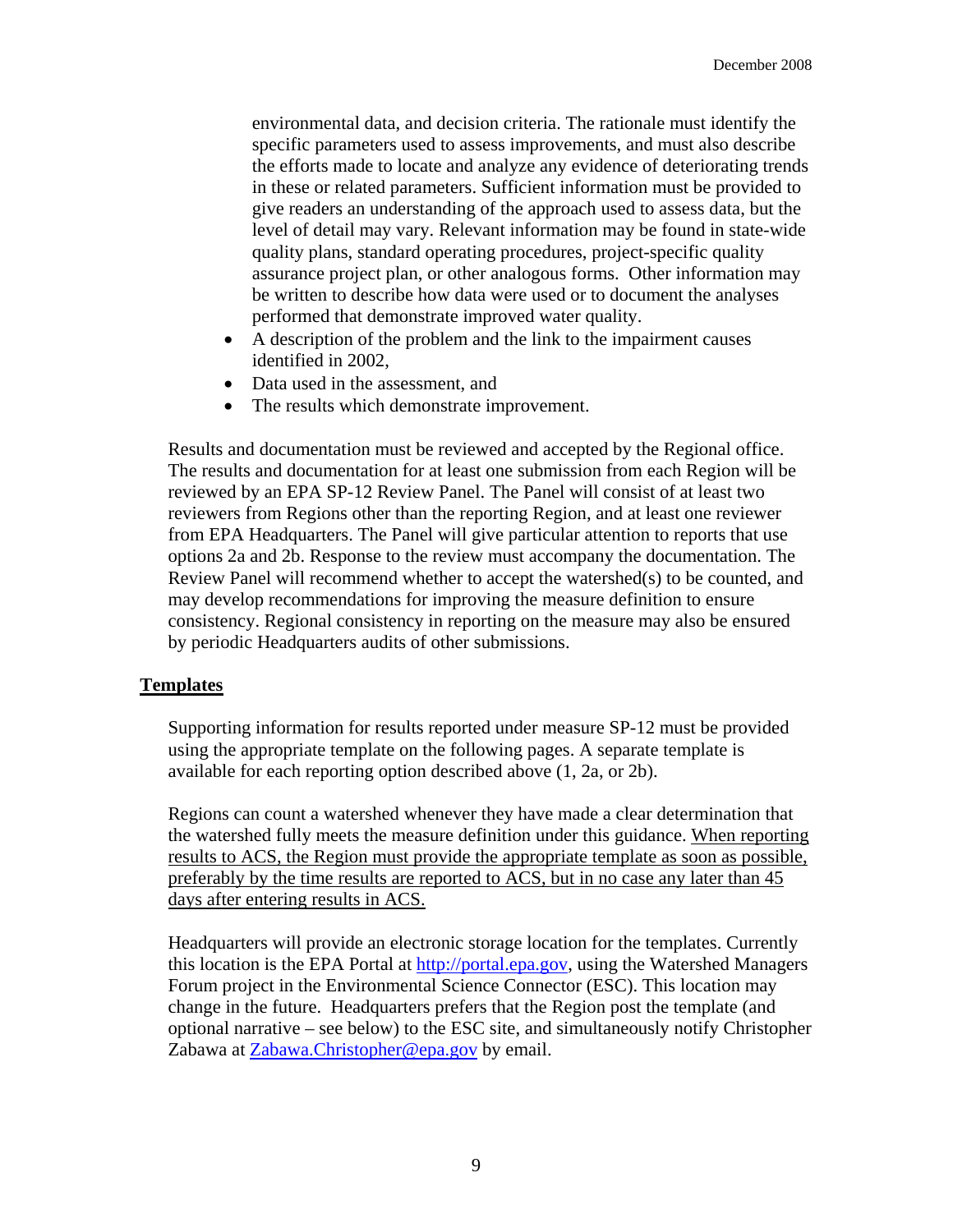#### **Optional Narratives ("Success Stories")**

Regional Offices may choose to develop narrative descriptions of the watershed improvements. Regions may choose any format for these narratives. For improvements that also satisfy the requirements for Measure WQ-10 (nonpoint source waters restored), the Region may choose to use the format required for WQ-10 success stories.

Information in the narrative does not need to be repeated in the template. That is, the template may refer to elements of the narrative and incorporate them by reference.

If a narrative is used, it must be provided with the template to the electronic storage location as described above.

#### **Reporting of Water Quality Data (supporting Options 2a and 2b)**

Any water quality data developed to support Options 2a or 2b should be provided in a timely fashion into EPA's STORET warehouse, using the WQX data transfer protocol, or otherwise be made available in a STORET-compatible format. Data used to support the measure for which WQX-templates are still under development should be provided in a timely fashion once the WQX templates are completed.

Supporting water quality data are not needed if results are reported under Option 1.

EPA's intention would be to make the evidence for Options 2a and 2b available publicly in some form. In the future, EPA anticipates that the Watershed Assessment, Tracking & Environmental ResultS (WATERS) system will provide access for much of the information/data needed to support this demonstration of watershed-wide improvement.

#### **Future Measure Improvements**

EPA intends to further improve this measure in succeeding strategic plans to refine and expand incremental measures of water quality "improvement" in watersheds, and possibly to reflect maintenance of water quality.

#### **Contact for More Information**

- Christopher Zabawa, EPA's Office of Wetlands, Oceans, and Watersheds, (202) 566-1222, [Zabawa.christopher@epa.gov.](mailto:Zabawa.christopher@epa.gov)
- Fred Leutner, EPA's Office of Science and Technology, (202) 566-0378, [Leutner.fred@epa.gov.](mailto:Leutner.fred@epa.gov)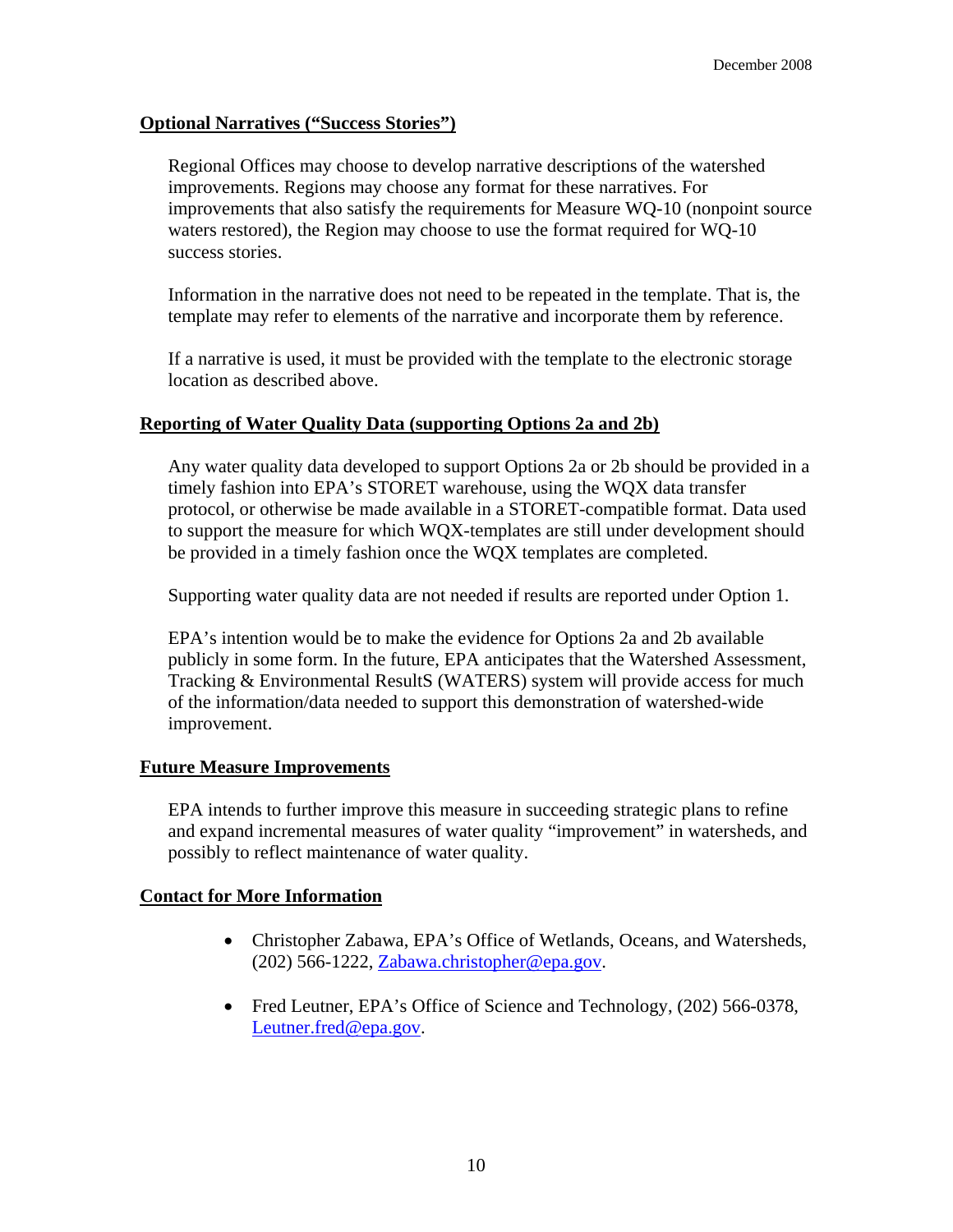## **REPORTING WATERSHED IMPROVEMENT**

Based on Impairment Removal (Option 1)

## **Watershed Identification**

| a            | Organization               | Name and type of organization reporting for the watershed                                                 |
|--------------|----------------------------|-----------------------------------------------------------------------------------------------------------|
| h.           | <b>Point of Contact</b>    | Name, title, address, telephone number and e-mail address of individual<br>responsible for this report    |
| $\mathbf{C}$ | <b>Project Title</b>       | Short descriptive title, e.g., "Reducing bacterial contamination in the Long<br>Creek watershed, Indiana" |
| <sub>d</sub> | No. Watersheds<br>Improved | Number of watersheds achieving improvement, and associated HUC-12<br>codes                                |

## **Description of 2002 Baseline Condition**

| e | Watershed(s)   | Enter list of one or more 12-digit HUC watersheds. Note: if 12 digit HUCs are<br>not delineated, describe the regionally-defined watershed(s) of appropriate |
|---|----------------|--------------------------------------------------------------------------------------------------------------------------------------------------------------|
|   |                | scale.                                                                                                                                                       |
|   | 2002           | Enter HUC, waterbody ID, and impairment cause                                                                                                                |
|   | Impairments    | Enter HUC, waterbody ID, and impairment cause                                                                                                                |
|   |                | Enter HUC, waterbody ID, and impairment cause                                                                                                                |
|   |                | Additional lines as needed                                                                                                                                   |
| g | Map (optional) | Attach map(s) showing watershed(s) and impaired waterbodies                                                                                                  |

#### **Evidence of Watershed Approach**

| h | Area of Effort                                    | Describe geographic area - may be larger than the watershed(s) with                                                                                                                                                                                                                               |
|---|---------------------------------------------------|---------------------------------------------------------------------------------------------------------------------------------------------------------------------------------------------------------------------------------------------------------------------------------------------------|
|   |                                                   | documented improvement                                                                                                                                                                                                                                                                            |
|   | Key Stake-<br>holders Involved<br>and Their Roles | Identify key partners responsible for planning and implementation. Describe<br>each kay partner's role, or cite detailed work plan having this information                                                                                                                                        |
|   | <b>Watershed Plan</b>                             | Description of, or reference to, a watershed plan that identifies problems and<br>proposes solutions to implement                                                                                                                                                                                 |
|   | <b>Restoration Work</b>                           | Describe BMPs or other actions taken to improve watershed condition.<br>Should provide a clear, succinct summary in plain language understandable<br>to the general public. Avoid technical terms without a plain language<br>description or definition (or photo) that demonstrates the meaning. |

## **Evidence of Impairment Removal**

|   | Impairments<br>Removed        | List waterbody IDs sufficient to demonstrate that one or more impairment<br>causes identified in 2002 (see "e" above) have been removed from at least<br>40% of the impaired waterbodies or impaired miles/acres in the watershed.<br>Include the date of the state WQ assessment that reported the impairment<br>removal. Include the date of the IR or approved 303(d) list that reflects the<br>removed waterbodies. |
|---|-------------------------------|-------------------------------------------------------------------------------------------------------------------------------------------------------------------------------------------------------------------------------------------------------------------------------------------------------------------------------------------------------------------------------------------------------------------------|
| m | Photos/Graphics<br>(optional) | Attach available photos or graphics, with captions, illustrating the local<br>problem or project, and results.                                                                                                                                                                                                                                                                                                          |

*Refer to "Guidance on Reporting Watershed Improvement under Measure SP-12" for more complete descriptions of information requested in this template.*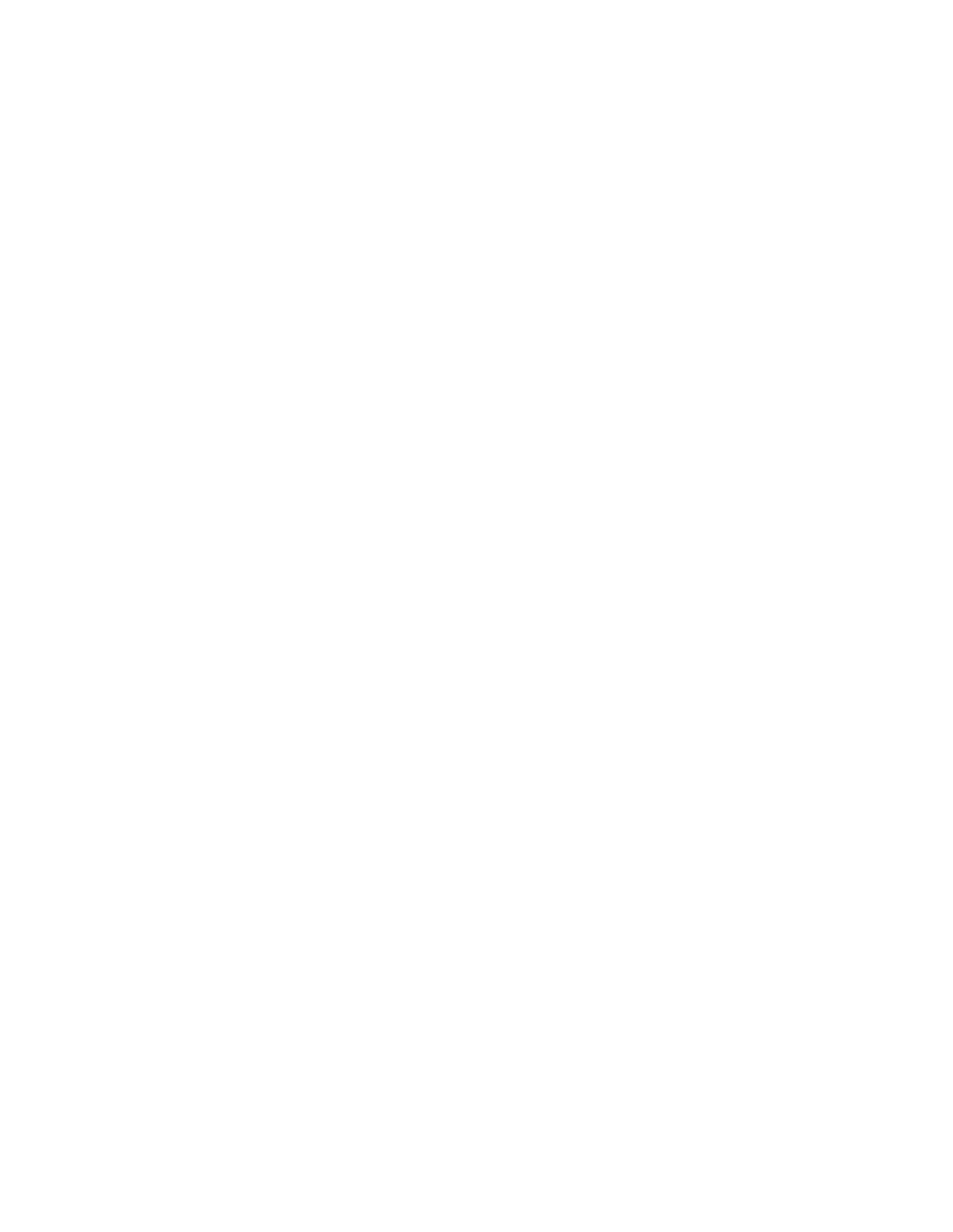# **REPORTING WATERSHED IMPROVEMENT**

Based on Statistical Evidence of Watershed-wide Improvement (Option 2a)

### **Watershed Identification**

| a            | Organization              | Name and type of organization reporting for the watershed                                                |
|--------------|---------------------------|----------------------------------------------------------------------------------------------------------|
| h.           | Point of Contact          | Name, title, address, telephone number and e-mail address of individual<br>responsible for this report   |
| $\mathbf{C}$ | <b>Project Title</b>      | Short descriptive title, e.g. "Reducing bacterial contamination in the Long<br>Creek watershed, Indiana" |
| <sub>d</sub> | No Watersheds<br>Improved | Number of watersheds achieving improvement, and associated HUC-12<br>codes                               |

## **Description of 2002 Baseline Condition**

|   | e Watershed(s) | Enter list of one or more 12-digit HUC watersheds. Note: if 12 digit HUCs are<br>not delineated, describe regionally-defined watershed(s) of appropriate scale. |
|---|----------------|-----------------------------------------------------------------------------------------------------------------------------------------------------------------|
|   | 2002           | Enter HUC, waterbody ID and impairment cause                                                                                                                    |
|   | Impairments    | Enter HUC, waterbody ID and impairment cause                                                                                                                    |
|   |                | Enter HUC, waterbody ID and impairment cause                                                                                                                    |
|   |                | Additional lines as needed                                                                                                                                      |
| a | Map (optional) | Attach map(s) showing watershed(s) and impaired waterbodies                                                                                                     |

## **Evidence of Watershed Approach**

| h. | Area of Effort                                    | Describe geographic area - may be larger than the watershed(s) with<br>documented improvement                                                                                                                                                                                                     |
|----|---------------------------------------------------|---------------------------------------------------------------------------------------------------------------------------------------------------------------------------------------------------------------------------------------------------------------------------------------------------|
|    | Key Stake-<br>holders Involved<br>and Their Roles | Identify key partners responsible for planning and implementation. Describe<br>each key partner's role, or cite detailed work plan having this information                                                                                                                                        |
|    | Watershed Plan                                    | Description of, or reference to, a watershed plan that identifies problems and<br>proposes solutions to implement                                                                                                                                                                                 |
|    | <b>Restoration Work</b>                           | Describe BMPs or other actions taken to improve watershed condition.<br>Should provide a clear, succinct summary in plain language understandable<br>to the general public. Avoid technical terms without a plain language<br>description or definition (or photo) that demonstrates the meaning. |

## **Evidence of Watershed-wide Improvement**

|          | Impairments     | List waterbody IDs where one or more impairment causes identified in 2002     |
|----------|-----------------|-------------------------------------------------------------------------------|
|          | Removed (if     | have been removed, if any. Include the date of the IR or approved 303(d) list |
|          | applicable)     | that reflects the removed waterbodies.                                        |
| m        | Statistical     | Summarize statistical analysis demonstrating that significant improvement     |
|          | Results         | has occurred in each improved watershed with a 90 percent or greater level    |
|          |                 | of confidence. See guidance.                                                  |
| n        | Environmental   | Relate statistical results to goals of the watershed plan                     |
|          | Significance    |                                                                               |
|          |                 |                                                                               |
| $\Omega$ | Photos/Graphics | Attach available photos or graphics, with captions, illustrating the local    |
|          | (optional)      | problem or project, and results.                                              |
|          |                 |                                                                               |

*Refer to "Guidance on Reporting Watershed Improvement under Measure SP-12" for more complete descriptions of information requested in this template.*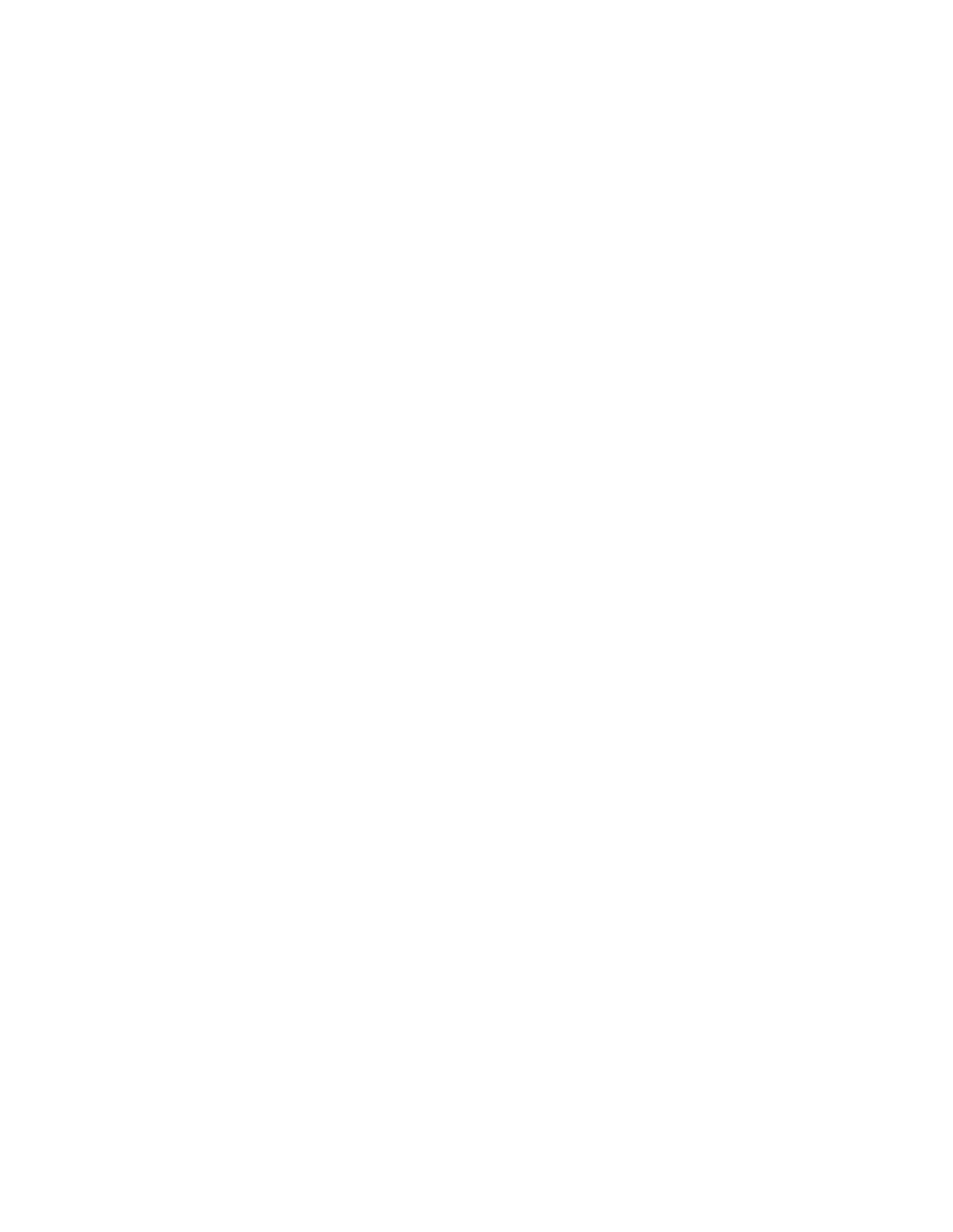# **REPORTING WATERSHED IMPROVEMENT**

Based on Multiple Evidence of Watershed-wide Improvement (Option 2b)

## **Watershed Identification**

| a            | Organization               | Name and type of organization reporting for the watershed                                                |
|--------------|----------------------------|----------------------------------------------------------------------------------------------------------|
| h.           | Point of Contact           | Name, title, address, telephone number and e-mail address of individual<br>responsible for this report   |
| $\mathbf{C}$ | <b>Project Title</b>       | Short descriptive title, e.g. "Reducing bacterial contamination in the Long<br>Creek watershed, Indiana" |
| <sub>d</sub> | No. Watersheds<br>Improved | Number of watersheds achieving improvement, and associated HUC-12<br>codes                               |

## **Description of 2002 Baseline Condition**

| e | Watershed(s)   | Enter list of one or more 12-digit HUC watersheds. Note: if 12 digit HUCs are<br>not delineated, describe regionally-defined watershed(s) of appropriate scale. |
|---|----------------|-----------------------------------------------------------------------------------------------------------------------------------------------------------------|
|   | 2002           | Enter HUC, waterbody ID and impairment cause                                                                                                                    |
|   | Impairments    | Enter HUC, waterbody ID and impairment cause                                                                                                                    |
|   |                | Enter HUC, waterbody ID and impairment cause                                                                                                                    |
|   |                | Additional lines as needed                                                                                                                                      |
| q | Map (optional) | Attach map(s) showing watershed(s) and impaired waterbodies                                                                                                     |

## **Evidence of Watershed Approach**

| h | Area of Effort                                    | Describe geographic area - may be larger than the watershed(s) with<br>documented improvement                                                                                                                                                                                                     |
|---|---------------------------------------------------|---------------------------------------------------------------------------------------------------------------------------------------------------------------------------------------------------------------------------------------------------------------------------------------------------|
|   | Kay Stake-<br>holders Involved<br>and Their Roles | Identify key partners responsible for planning and implementation. Describe<br>each key partner's role, or cite detailed work plan having this information                                                                                                                                        |
|   | Watershed Plan                                    | Description of, or reference to, a watershed plan that identifies problems and<br>proposes solutions to implement                                                                                                                                                                                 |
| k | <b>Restoration Work</b>                           | Describe BMPs or other actions taken to improve watershed condition.<br>Should provide a clear, succinct summary in plain language understandable<br>to the general public. Avoid technical terms without a plain language<br>description or definition (or photo) that demonstrates the meaning. |

## **Evidence of Watershed-wide Improvement**

|          | Impairments      | List waterbody IDs where one or more impairment causes identified in 2002   |
|----------|------------------|-----------------------------------------------------------------------------|
|          | Removed (If      | have been removed. Include the date of the IR or approved 303(d) list that  |
|          | applicable)      | reflects the removed waterbodies                                            |
| m        | Improving Trend  | Describe the physical or chemical trend in each improved watershed, based   |
|          | in Water Quality | on empirical data which may or may not be statistically significant (e.g.,  |
|          |                  | descriptive statistics) but nevertheless supports improvement.              |
| n        | Supporting       | 1. Evidence of improving trend in related biological indicator/index        |
|          | Trends (one or   | 2. Evidence of improving trend in water quality based on predictive/modeled |
|          | more)            | data, with field level ground thruthing                                     |
|          |                  | 3. Evidence of widespread significant load reductions                       |
| $\Omega$ | Evidence of      | Evidence of widespread nonpoint source, point source, or other              |
|          | implementation   | <i>implementation actions</i>                                               |
|          |                  |                                                                             |